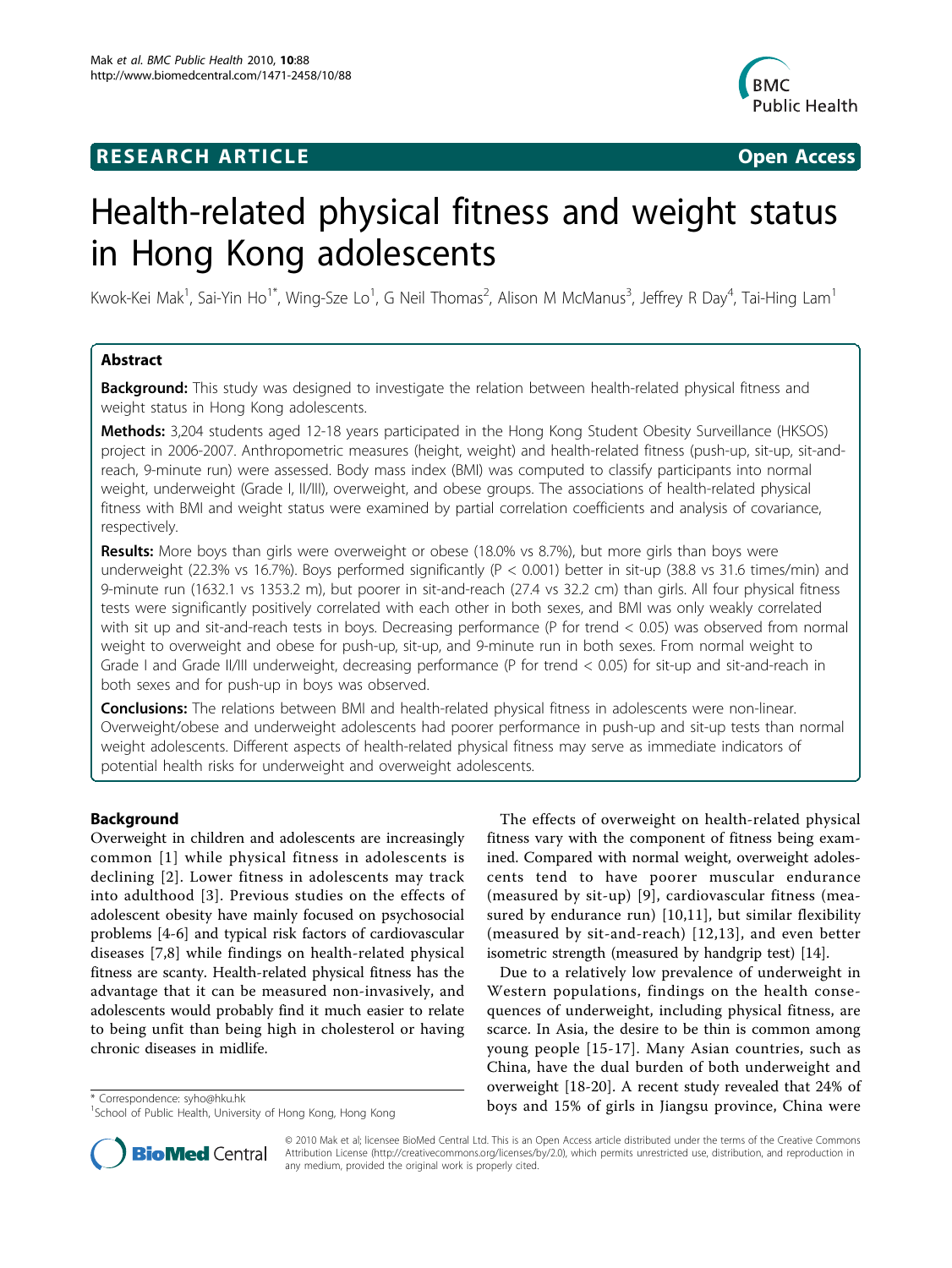underweight [[21\]](#page-4-0). As a result, investigations on the associations between underweight and physical outcomes such as fitness among adolescents are important. This study aims to examine the relations of health-related physical fitness with BMI and weight status (underweight, normal, overweight/obese) among Chinese adolescents.

## Methods

Anthropometric parameters and health-related physical fitness were assessed in 3,204 Form 1-7 students (equivalent to grade 7 to 12 in the US) aged 12-18 years (50.7% boys) from 4 schools who participated in the Hong Kong Student Obesity Surveillance (HKSOS) project in 2006-2007. Invitation letters were sent to parents for passive consent to participate in the study; only those who declined participation were required to return a signed reply form. Even with parental consent, student participation was totally voluntary. The Institutional Review Board of the University of Hong Kong/Hospital Authority Hong Kong West Cluster has approved the research design and consent procedures.

Height and weight of students were measured barefoot and in light clothing by trained teachers, following the National Health and Nutrition Examination Survey protocol [[22](#page-4-0)]. The school equipment (different electronic scales and wall-mount tapes) was validated against a calibrated Seca stadiometer (Model 844) and Seca electronic scale (Model 214). Body mass index (BMI) was computed [weight (kg)/height squared  $(m^2)$ ] to classify participants into overweight and obese groups using the International Obesity Task Force age- and sex-specific BMI cutoffs equivalent to BMI values  $(kg/m^2)$  of 25 and 30, respectively, at age 18 [[23\]](#page-4-0). Similarly, Grade I, II and III underweight were defined using cutoffs equivalent to BMI values of 18.5, 17, and 16, respectively, at age 18 [[24\]](#page-4-0). Due to the relatively small numbers of Grade II and III underweight subjects, they were combined in the analyses.

Four fitness tests were carried out during physical education lessons in schools. They were (i) timed pushup test, (ii) sit-up test, (iii) sit-and-reach test, and (iv) 9-minute distance run. Push-ups and sit-and-reach were used to assess upper body muscular strength and low back flexibility, respectively [[25\]](#page-4-0). Timed sit-ups were carried out to gauge abdominal muscular strength and endurance. Cardiovascular fitness was assessed by a 9-minute distance run in a 15 m  $\times$  25 m basketball court. Participants performed the sit-up test with knees bent at 90 degrees and feet flat on the floor. The number of completed sit-ups in 1 minute was recorded. Different methods were used for the push-up tests, with extended legs for boys and bent-knees for girls. In the sit-and-reach test, participants sat on the ground with straight legs against a standard reach box with 23 cm marked at the level of the feet. They were instructed to reach smoothly forward and sustain in the extreme reach position for 2 seconds.

All analyses were performed with stratification by sex. T-tests were performed to examine sex differences in physical fitness. Partial correlation coefficients with adjustment of age were computed to examine the correlations of each fitness test with other fitness tests and BMI. To compare the health-related physical fitness of underweight, overweight and obese adolescents against the normal weight group, analysis of covariance (ANCOVA) with polynomial contrast was conducted for boys and girls separately and with age entered as a covariate.

## Results

Table 1 shows that boys were more likely to be overweight/obese than girls (18.0% vs 8.7%), while girls were more likely to be underweight than boys (22.3% vs 16.7%). Boys performed significantly ( $P < 0.001$ ) better in sit-up (38.8 vs 31.6 times/min) and 9-minute run (1632.1 vs 1353.2 m), but poorer in sit-and-reach (27.4 vs 32.2 cm) than girls. The mean number of push-ups completed in one minute was  $23.2$  (SD = 14.6) for boys

## Table 1 Age distribution, weight status and healthrelated physical fitness by sex

|                                         | <b>Boys</b><br>$(N = 1626)$ | Girls<br>$(N = 1578)$ | p*               |
|-----------------------------------------|-----------------------------|-----------------------|------------------|
| Age (n and %)                           |                             |                       |                  |
| 12 or below                             | 288 (17.7)                  | 293 (18.6)            |                  |
| 13                                      | 345 (21.2)                  | 297 (18.8)            |                  |
| 14                                      | 320 (19.7)                  | 268 (17.0)            |                  |
| 15                                      | 264 (16.2)                  | 248 (15.7)            |                  |
| 16                                      | 166 (10.2)                  | 212 (13.4)            |                  |
| 17                                      | 136 (8.4)                   | 147(9.3)              |                  |
| 18 or above                             | 107 (6.6)                   | 113(7.2)              |                  |
| Weight status (n and %)                 |                             |                       |                  |
| Grade II/III underweight                | 87 (5.4)                    | 93 (5.9)              |                  |
| Grade I underweight                     | 183 (11.3)                  | 259 (16.4)            |                  |
| Normal weight                           | 1064 (65.4)                 | 1089 (69.0)           |                  |
| Overweight                              | 250 (15.4)                  | 123 (7.8)             |                  |
| Obese                                   | 42 (2.6)                    | 14(0.9)               |                  |
| Physical fitness tests (mean and<br>SD) |                             |                       |                  |
| Push-up (count/min)                     | 23.2 (14.6)                 | 27.9 (16.3)           | N/A              |
| Sit-up (count/min)                      | 38.8 (10.2)                 | 31.6(8.4)             | $\,<\,$<br>0.001 |
| Sit-and-reach (cm)                      | 27.4 (8.7)                  | 32.3(8.0)             | $\,<$<br>0.001   |
| 9-min run (m)                           | 1632.1<br>(299.5)           | 1353.2<br>(211.1)     | $\,<\,$<br>0.001 |

\* P-value for sex difference based on t-test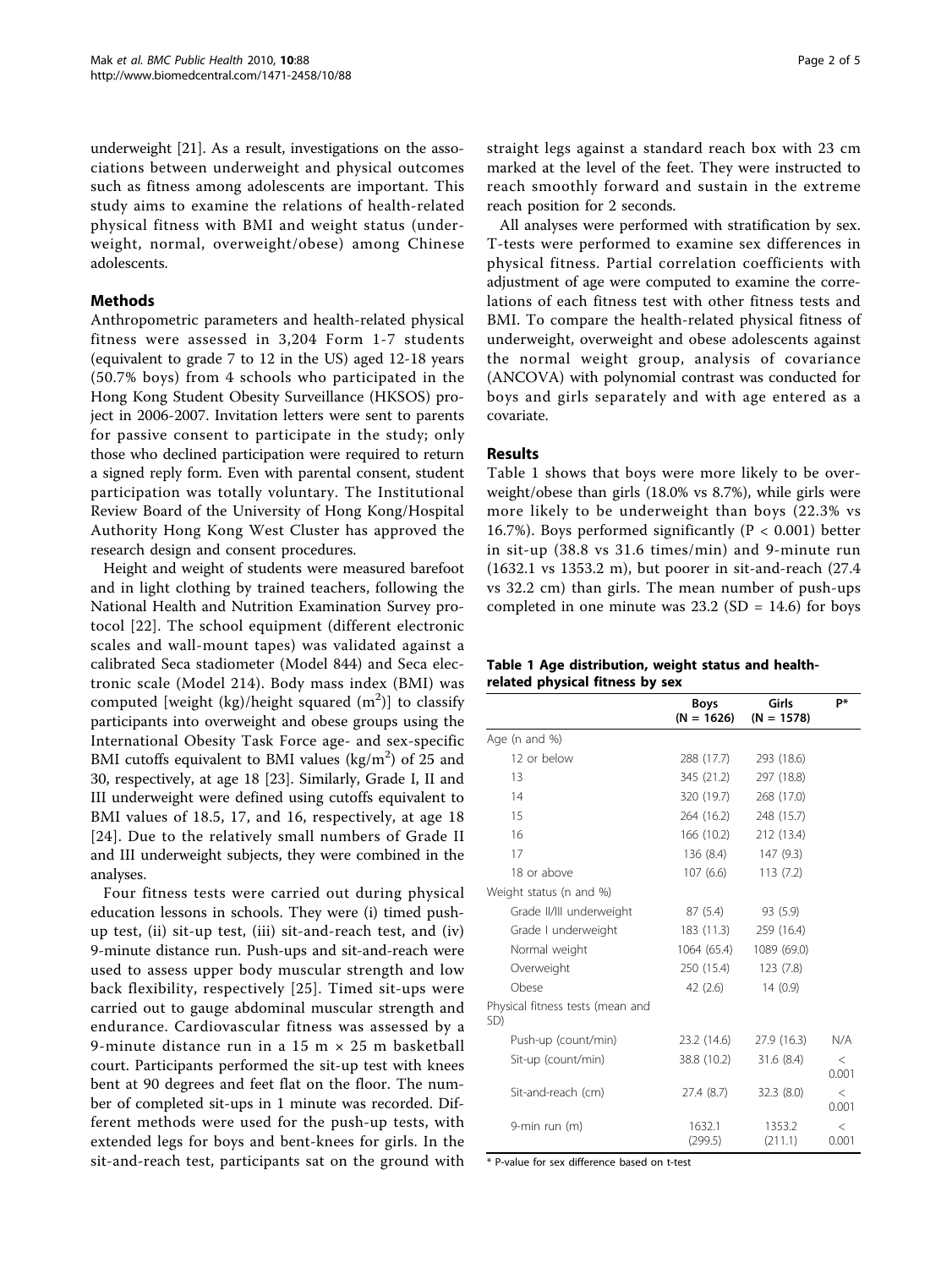Table 2 Partial correlation<sup>a</sup> between BMI and fitness tests in boys and girls

|             |               | <b>BMI</b> |         |           | Push-up Sit-up Sit-and-reach 9-min run |           |
|-------------|---------------|------------|---------|-----------|----------------------------------------|-----------|
| <b>Boys</b> |               |            |         |           |                                        |           |
|             | <b>BMI</b>    |            | 0.16    | $0.05*$   | $0.06*$                                | $-0.007$  |
|             | Push-up       |            |         | $0.45***$ | $0.22***$                              | $0.35***$ |
|             | Sit-up        |            |         |           | $0.23***$                              | $0.41***$ |
|             | Sit-and-reach |            |         |           |                                        | $0.15***$ |
|             | 9-min run     |            |         |           |                                        |           |
| Girls       |               |            |         |           |                                        |           |
|             | <b>BMI</b>    |            | $-0.16$ | $-0.01$   | $-0.001$                               | $-0.05$   |
|             | Push-up       |            |         | $0.41***$ | $0.26***$                              | $0.31***$ |
|             | Sit-up        |            |         |           | $0.21***$                              | $0.40**$  |
|             | Sit-and-reach |            |         |           |                                        | $0.18***$ |
|             | 9-min run     |            |         |           |                                        |           |

<sup>a</sup>Adjusted for age

and  $27.9$  (SD = 16.3) for girls, but they were not comparable because of the different styles adopted.

Table 2 shows that all fitness test items were significantly positively correlated with each other with coefficients ranging from 0.15 to 0.45 in boys and from 0.18 to 0.41 in girls (all  $P < 0.001$ ). The associations between BMI and fitness test items differed by sex. In boys, BMI correlated only weakly with sit-up test ( $r = 0.05$ ,  $P <$ 0.05) and sit-and-reach test ( $r = 0.06$ ,  $P < 0.05$ ). In girls, no significant correlation between BMI and fitness test was found.

Additional file [1,](#page-3-0) Table S3 shows that after controlling for age, the push-up, sit-up, and 9-minute run performance in boys and girls declined from normal weight to overweight and obese groups ( $P$  for trend < 0.05). Similar decreasing performance from normal weight to Grade I and Grade II/III underweight was observed for sit-up and sit-and-reach in both sexes and for push-up in boys (all P for trend  $< 0.05$ ).

## **Discussion**

The prevalence of underweight in our study (boys: 16.7%; girls: 22.3%) are higher than that in Japan (about 3% in both sexes) [\[26](#page-4-0)], Portugal (boys: 3.9%; girls 5.6%) [[27](#page-4-0)] and Turkey (boys: 14.4%; girls: 11.1%) [\[28\]](#page-4-0). With such a substantial prevalence of both underweight and overweight/obesity in the sample, we found that normal weight Hong Kong adolescents generally had better physical fitness than their underweight and overweight counterparts. Such an association between weight status and health-related physical fitness has also been observed and was described as an inverted J-shape association by Bovet et al. [[29](#page-4-0)]. Our findings support that the relation between BMI and health-related physical fitness is non-linear [\[30](#page-4-0)], especially when the full spectrum

of weight status from underweight to obesity is considered. Boys achieved better results than girls in muscular strength (push-up, sit-up) and cardiovascular fitness (9-minute run) tests. Consistent with the literature [[31,32](#page-4-0)], girls performed better than boys in the sit-andreach test on flexibility.

#### Overweight and obesity

Overweight and obese boys and girls both performed poorer in push-up, sit-up and endurance running compared with normal weight, which is consistent with previous studies [[9,10,33](#page-4-0)]. However, such differences need to be interpreted cautiously due to the higher energy cost of lifting a greater body mass by overweight subjects [\[9,34\]](#page-4-0). Artero et al. have shown that the deficit in weight-bearing fitness tests of overweight and obese adolescents was either attenuated or even reversed after adjusting for fat mass [\[14](#page-4-0)]. Similarly, cardiorespiratory fitness measured by  $VO<sub>2</sub>$  max did not differ between obese and normal weight adolescents, after adjusting for body composition [[35](#page-4-0)]. Therefore, non-weight bearing tests may better reflect the physical fitness of adolescents with different weight status.

As regards flexibility, we found that overweight/obese and normal weight adolescents had similar sit-and-reach results. This is in line with two Taiwanese studies [[12,13](#page-4-0)] but in contrast to a Western report that slightly better sit-and-reach results were achieved by overweight than normal weight girls [\[36](#page-4-0)].

## Underweight

We found a significant decreasing trend of performance in sit-and-reach and sit-up tests from normal weight to Grade I and Grade II/III underweight in both boys and girls. Poorer sit-and-reach results in underweight boys and girls [[14,36\]](#page-4-0), as well as null findings [[12\]](#page-4-0), have been reported by others. It is unclear why underweight adolescents have poorer sit-and-reach performance which mainly reflects hamstring and low back flexibility. Confirmation of this finding by other studies is needed. As underweight is associated with poorer sit-up test in the present study and a previous report [[29\]](#page-4-0), it would be interesting to investigate if weaker abdominal strength may affect the ability of underweight subjects to flex and sustain the trunk in the extreme reach position. It should be noted that although greater flexibility is generally believed to be beneficial to health, current evidence is inconclusive [\[37\]](#page-4-0).

Prista et al. found that underweight adolescents had poorer running endurance than the normal weight group [[36\]](#page-4-0). In another study, lean girls were found to score higher in relative maximal power output (per unit body size) than the normal group [\[38\]](#page-4-0). In our sample, there was an insignificant trend ( $P = 0.096$ ) of lower 9-minute run

 $*$  P < 0.05

<sup>\*\*</sup>  $P < 0.001$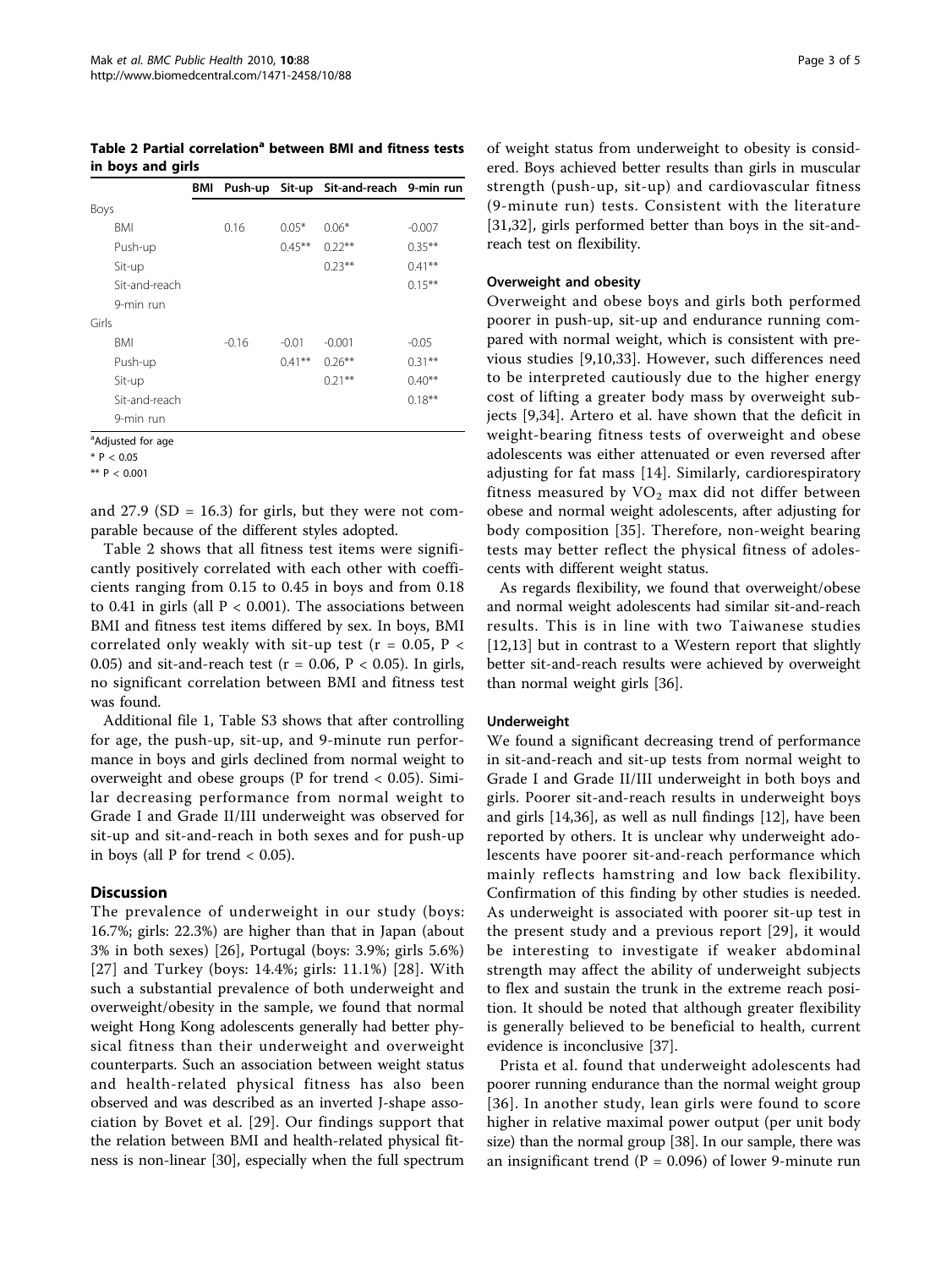<span id="page-3-0"></span>results from normal weight to Grade I and Grade II/III underweight in boys but no clear trend was observed in girls. While underweight adolescents may have weaker lower limb muscles, they have the advantage of a lighter weight in endurance running. Both underweight boys and girls were reported to have poorer push-up performance compared with normal weight [\[29\]](#page-4-0), but this was observed only in boys in the present study.

### Limitations and strengths

This study has several limitations. First, the sample may not truly represent the entire adolescent population in Hong Kong as it was not randomly chosen. Nonetheless, it is probably sufficient for demonstrating the weight status differences in physical fitness. Second, the physical fitness results may not truly reflect actual physical functioning, and variations across fitness batteries exist. Most of our fitness items required different levels of body lifting, which disadvantaged heavier subjects. No test-retest was conducted to determine the reliability of our fitness tests, but high reliability of similar tests among adolescents has been reported by others [[39\]](#page-4-0). Furthermore, the fitness tests were conducted as a component of continuous assessment of school performance under the supervision of the well-trained teachers, it is reasonable to believe that students performed the tests with similar effort and in a similar manner.

Third, the lack of an additional indicator of body composition, such as percentage body fat, has made it impossible to adjust for differences in fat mass [[35\]](#page-4-0). Fourth, pubertal stages of the adolescents were not assessed. While boys who are early maturers may perform better in physical fitness tests than their peers due to muscle development, early maturing girls may perform poorer for their relatively higher fat mass [\[40\]](#page-4-0). Although physical examination of Tanner staging is difficult, self-reported sexual maturity questionnaires can be used as a valid alternative in future studies [[41,42](#page-4-0)].

Hong Kong has provided unique data because of the coexistence of substantial proportions of underweight and overweight adolescents. This permitted us to examine trends of findings across a wide spectrum of weight status. Body dissatisfaction and unhealthy weight-control behaviours are common among girls who want to be thinner [[43](#page-4-0)], our findings can be used to warn them of the potential harm of underweight on physical fitness.

To remedy the fitness deficits in underweight and overweight adolescents, promoting leisure physical activities rather than regimented training may have less destructive effects on their sense of physical self [[44](#page-4-0)]. Perhaps, as a first step, health implications of both lower fitness and abnormal weight status could be emphasized in the physical education curriculum to raise the awareness of students [[45\]](#page-4-0). Further studies examining the tracking of the association between weight status and physical fitness from adolescence to adulthood are warranted.

### Conclusions

The relation between BMI and health-related physical fitness was non-linear in Hong Kong adolescents. Overweight/obese and underweight boys and girls had poorer performance in push-up and sit-up tests than their normal weight counterparts. Overweight/obese boys and girls and underweight boys were also poorer in the 9 minute run test. Underweight but not overweight/obese boys and girls performed poorer in the sit-and-reach test compared with normal weight. Different aspects of health-related physical fitness may serve as immediate indicators of potential health risks for both underweight and overweight youngsters.

Additional file 1: Table S3. Analysis of covariance of physical fitness tests by weight status. Click here for file [ http://www.biomedcentral.com/content/supplementary/1471-2458-10-

#### Acknowledgements

This study was supported by the University of Hong Kong, University Research Committee, Strategic Research Theme on Public Health

#### Author details

88-S1.DOC ]

<sup>1</sup>School of Public Health, University of Hong Kong, Hong Kong. <sup>2</sup>Department of Public Health and Epidemiology, University of Birmingham, Birmingham, UK.<sup>3</sup>Institute of Human Performance, University of Hong Kong, Hong Kong <sup>4</sup>Faculty of Education, University of Hong Kong, Hong Kong.

#### Authors' contributions

KKM contributed to study design and management, performed statistical analyses and drafted the manuscript; SYH is the principle investigator of the HKSOS project and critically revised the manuscript; WSL contributed to coordination of the study and revision of the manuscript; GNT, AMM, and JRD made important revisions to the manuscript. THL oversaw the development of the project and critically revised the manuscript. All authors read and approved the final manuscript.

#### Competing interests

The authors declare that they have no competing interests.

#### Received: 12 June 2009

Accepted: 23 February 2010 Published: 23 February 2010

#### References

- 1. Ogden CL, Flegal KM, Carroll MD, Johnson CL: [Prevalence and trends in](http://www.ncbi.nlm.nih.gov/pubmed/12365956?dopt=Abstract) [overweight among US children and adolescents, 1999-2000.](http://www.ncbi.nlm.nih.gov/pubmed/12365956?dopt=Abstract) JAMA 2002, 288(14):1728-1732.
- 2. Malina RM: [Physical fitness of children and adolescents in the United](http://www.ncbi.nlm.nih.gov/pubmed/17387252?dopt=Abstract) [States: status and secular change.](http://www.ncbi.nlm.nih.gov/pubmed/17387252?dopt=Abstract) Med Sport Sci 2007, 50:67-90.
- 3. Mikkelsson L, Kaprio J, Kautiainen H, Kujala U, Mikkelsson M, Nupponen H: [School fitness tests as predictors of adult health-related fitness.](http://www.ncbi.nlm.nih.gov/pubmed/16634020?dopt=Abstract) Am J Hum Biol 2006, 18(3):342-349.
- 4. Mellin AE, Neumark-Sztainer D, Story M, Ireland M, Resnick MD: [Unhealthy](http://www.ncbi.nlm.nih.gov/pubmed/12127384?dopt=Abstract) [behaviors and psychosocial difficulties among overweight adolescents:](http://www.ncbi.nlm.nih.gov/pubmed/12127384?dopt=Abstract) [the potential impact of familial factors.](http://www.ncbi.nlm.nih.gov/pubmed/12127384?dopt=Abstract) J Adolesc Health 2002, 31(2):145-153.